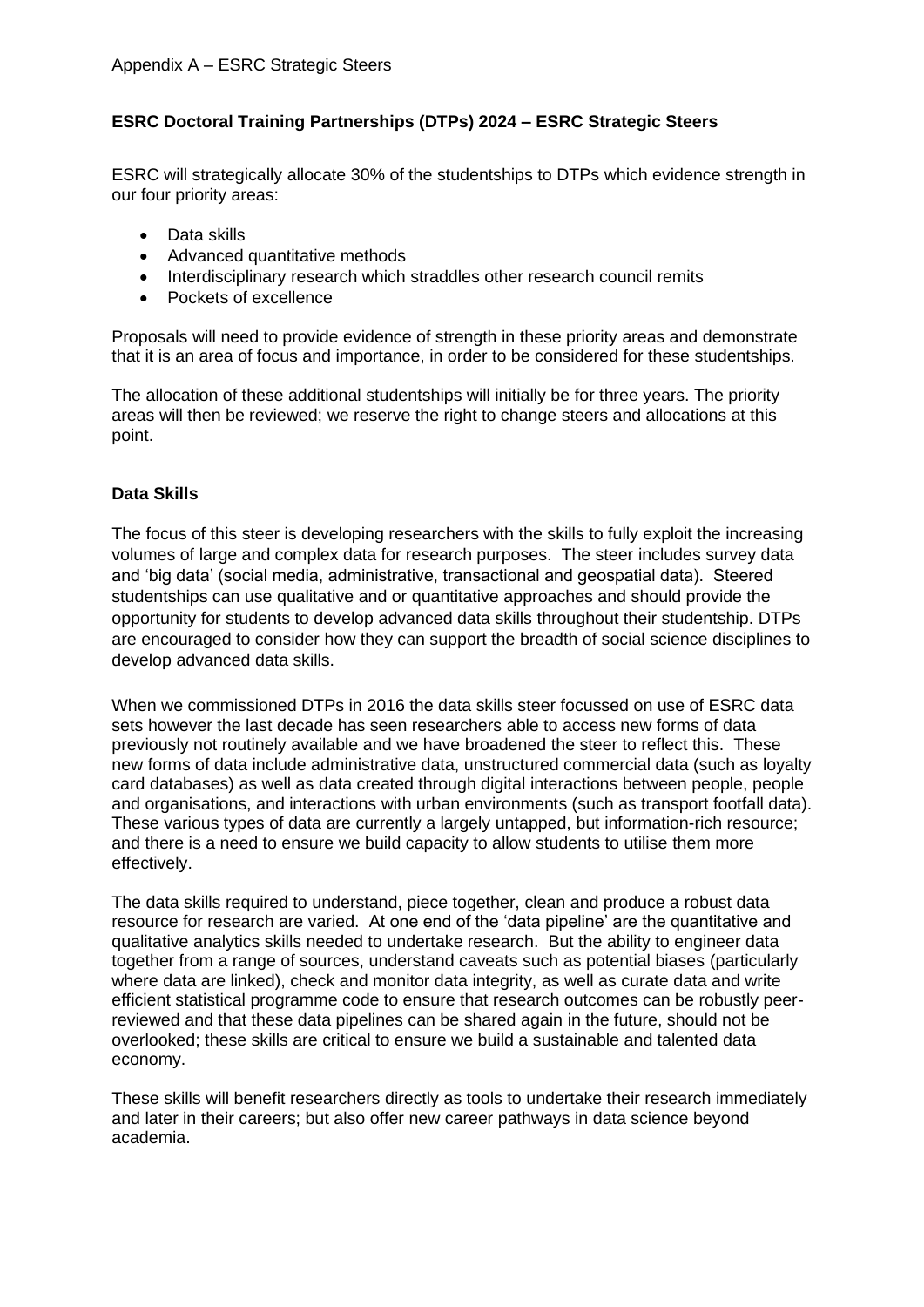## Appendix A – ESRC Strategic Steers

As part of its development and increased provision of linked administrative datasets available for research, [ADR UK](https://www.adruk.org/) (Administrative Data Research UK, part of ESRC) will be offering learning opportunities linked to specific administrative data assets and data collections to support DTPs to further develop capacity in the use of administrative data. Resources will include synthetic datasets, training on specific linked datasets, and access to a range of tools to support new users of the data, such as webinars with experts and explainer videos.

DTPs will need to:

- Evidence their strength in data skills
- Detail how they will support students to develop the skills to work effectively with complex large data.
- Detail how they will ensure the use of large and complex data is a substantive focus for the student's project.
- Identify how the DTP will monitor the on-going training needs for data skills studentships to ensure that these continue to be met.

## **Advanced Quantitative Methods**

The aim of this steer is to provide training related to the use of advanced quantitative methods (AQM) in the social sciences. Training for students on an AQM studentship is expected to be at a level over and above the basic generic and subject-specific methods requirements for that discipline.

DTPs will need to:

- Evidence their strength in AQM
- Detail how they will support students to develop the skills needed to use AQM
- Detail how they will assess whether the proposed methods for collecting and/or analysing data are of a level that constitutes advanced quantitative methods within the specified discipline.
- Identify how the DTP will monitor the on-going training needs for AQM studentships to ensure that these continue to be met.

#### **Interdisciplinary Research which straddles other research council remits**

We welcome interdisciplinary studentships as we recognise that many of the most pressing research challenges are interdisciplinary in nature, both within the social sciences, and between the social sciences and other areas of research.

The principal aim of this steer is to provide support for students to tackle a project that is genuinely interdisciplinary in nature and straddles the social sciences and other research council remits. The proposed research should include substantive interaction between the relevant scientific areas and the studentship should provide training that is not constrained to one scientific approach.

Studentships steered in this area must be 50 per cent social science and no more than two thirds. Applications must be genuinely interdisciplinary and inclusive; they should not exclude the approaches of either Council and we would not expect any application to have a share ratio greater than 2:1.